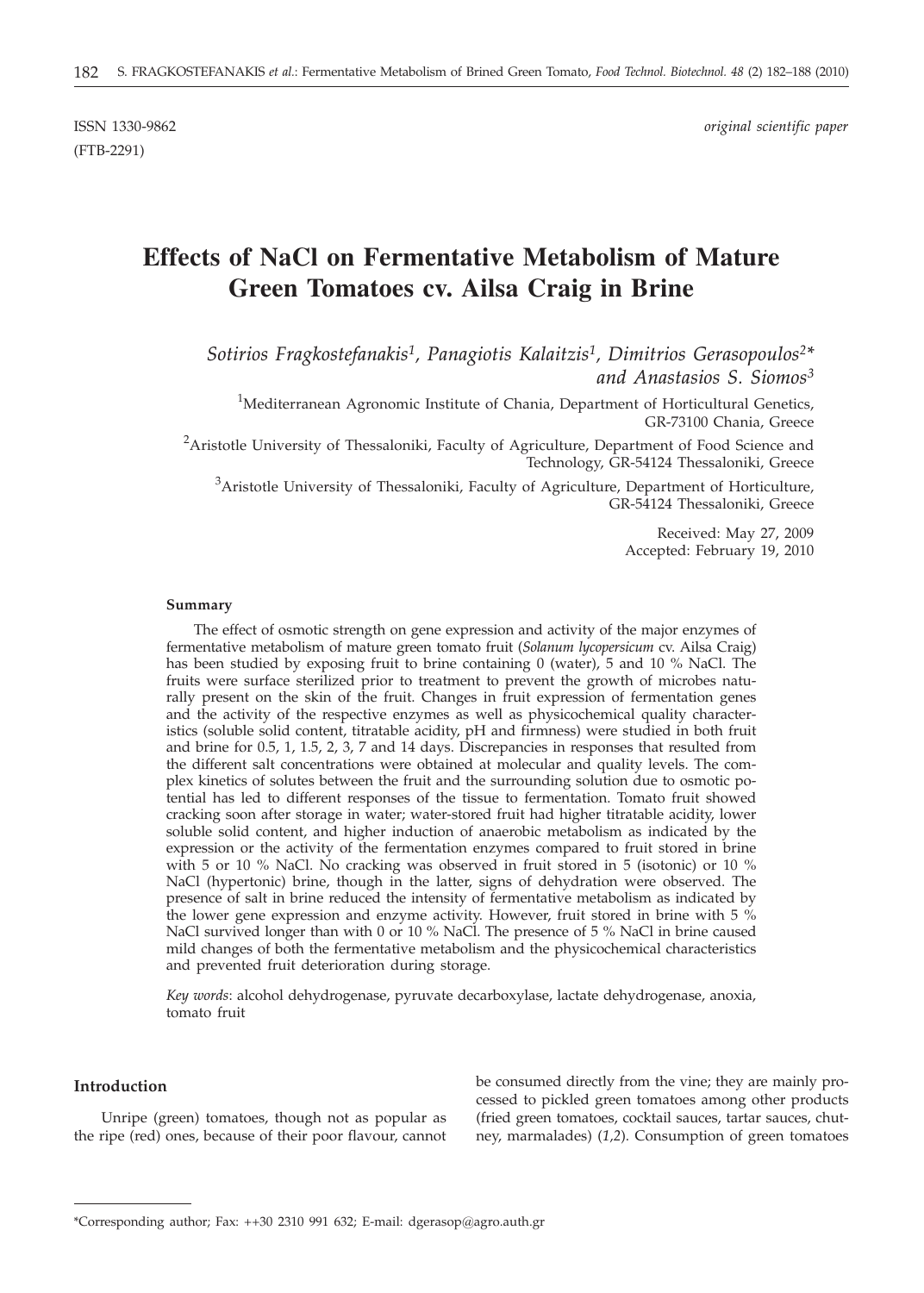is considered beneficial for human health mainly due to the high concentration of health promoting reagents such as chlorophyll and tomatine (*3*).

Production of pickled tomatoes involves immersion of the fruit in NaCl solution (brining) at concentrations depending on the desired microbial control and brine stock quality (*4*). Immediately after brining, two simultaneous mass transfer fluxes are enhanced: water flows from the product to the surrounding solution and the solutes infuse into the product (*5*). Under these conditions, the semipermeable nature of the fruit cell membranes allows leakage of solutes such as minerals, vitamins and sugars from the tissue, which might be important for the quality of the final product (*5,6*). The mass transfer rate depends on the temperature of the solution, nature and molecular mass of the applied agent, the concentration of the solution as well as the geometry and cellular structure of the tissue (*7*). Additionally, the quality characteristics of the final product depend on the cultivar, variety, ripeness degree and tissue microstructure, like membrane permeability and cell porosity (*8*). In systems involving microbial fermentation, the equilibration rate of fermentable substrates and sodium chloride may affect the fermentation rate (*9*).

Apart from the solute exchange between the tissue and the surrounding solution, tissue responds to oxygen deficiency through succinate and/or alanine accumulation, glycolysis enhancement and decrement of intracellular pH and ATP levels (*10*). The alcoholic fermentation metabolism in tissue is induced to regenerate NAD+ from the glycolytic intermediate pyruvate catalyzed by pyruvate decarboxylase (PDC) and alcohol dehydrogenase (ADH), forming acetaldehyde and ethanol, respectively (*11*). The formation of lactate is catalyzed by lactate dehydrogenase (LDH) (*10*). Plant tissue survival under anaerobic conditions partly depends on the regeneration of NAD<sup>+</sup> for the production of ATP through substrate-level phosphorylation (*12*). Exposure of tomato (*13*), avocado (*10*), bell pepper (*14*) and freshly cut carrots (*15*) to anaerobic environments enhanced the activity of the enzymes involved in ethanol fermentation. High rates of fermentative metabolism may result in the accumulation of end products to deleterious levels for the commodity. Additionally, high concentrations of volatiles, such as acetaldehyde, may cause off-flavours and reduce the quality (*16*).

While the fruit fermentative metabolism has been investigated thoroughly during storage or in microbial fermentation systems, there is virtually no information on the fermentative metabolism of the fruit tissue *per se* when it is subjected to storage in brine. Therefore, the aim of this work is to investigate the effects of salt mass fraction in brine on gene expression and activity of the major plant fermentation enzymes (ADH, PDC and LDH) and the development of physicochemical characteristics of mature green tomato fruit during storage in brine.

## **Material and Methods**

## *Plant material and treatments*

Tomato fruit (*Solanum lycopersicum* cv. Ailsa Craig) was harvested at the mature green stage from an experi-

mental greenhouse of the Mediterranean Agronomic Institute of Chania, Greece, and selected for uniformity of size (4–5 cm in diameter, 30–25 g) and shape before use. To prevent microbial infection, the fruits were directly washed with 20 % household bleach (6 % sodium hypochlorite), rinsed several times with sterile water and air- -dried in a laminar hood. All experiments were performed under sterile conditions in a laminar hood. To study the response of fruit fermentation metabolism under different salt mass fractions, whole tomato fruits were placed in 4-litre sterile glass jars, containing 1:1 (by mass per volume) fruit and sterilized distilled water, and brined with 0 (water), 5 and 10 % NaCl. Three jars were used for each treatment, and each jar was supplemented with up to 30 fruits. Six fruits and the brine of equal volume to the fruit mass were sampled at 0, 0.5, 1, 1.5, 2, 3, 7 and 14 days of storage. All experiments were conducted at room temperature and each was repeated three times.

After the removal of the fruit from the jar, pericarp tissues including the skin of three fruits were frozen in liquid nitrogen and stored at  $-80$  °C until the analysis for gene expression and activity, and another three were used directly for the determination of physicochemical characteristics.

### *Physicochemical characteristics of the fruit*

Firmness of each tomato was assessed as the force needed to puncture the skin at two different, opposite halves in an equatorial area on each tomato using a penetrometer (Bishop, FT 011, Heathfield Sussex, UK) fitted with an 8-mm probe.

Following firmness measurement, the fruits were sliced, the placenta with seeds was removed and the pericarp tissue was homogenized in a blender (Diax 900, Heidolph, Kelheim, Germany). Fruit pH was measured using a digital pH meter (model Jenway 3310, Bibby Scientific L, Stone, Staffordshire, UK), soluble solid content (SSC) was determined using a digital refractometer (Palette PR-100, Atago, Tokyo, Japan) and titratable acidity (TA) was determined by titrating 5 g of fruit juice in 100 mL of double distilled H<sub>2</sub>O, with 0.1 M NaOH to pH=8.2 as also indicated by phenolphthalein and expressed as g per 100 g of citric acid.

#### *Enzyme assays*

Fermentation enzymes were extracted and assayed according to Ke *et al.* (*11*), following the modifications of Imahori *et al.* (*13*). Pyruvate decarboxylase (PDC) and alcohol dehydrogenase (ADH) were assayed as described by Ke *et al.* (*11*) and lactate dehydrogenase (LDH) as described by Ke *et al.* (*10*). The protein content of the extracts was determined using the Bradford assay (*17*), with bovine serum albumin (BSA) as a standard. Three fruits were used for each extraction, and three independent extractions and assays were made for each storage duration. Quantification of enzyme activity was performed by monitoring the oxidation of NADH at 340 nm using a spectrophotometer.

#### *Total RNA isolation and Northern blot*

Total RNA was extracted from the fruit, according to the method of Bachem *et al.* (18). A total of 1 μg of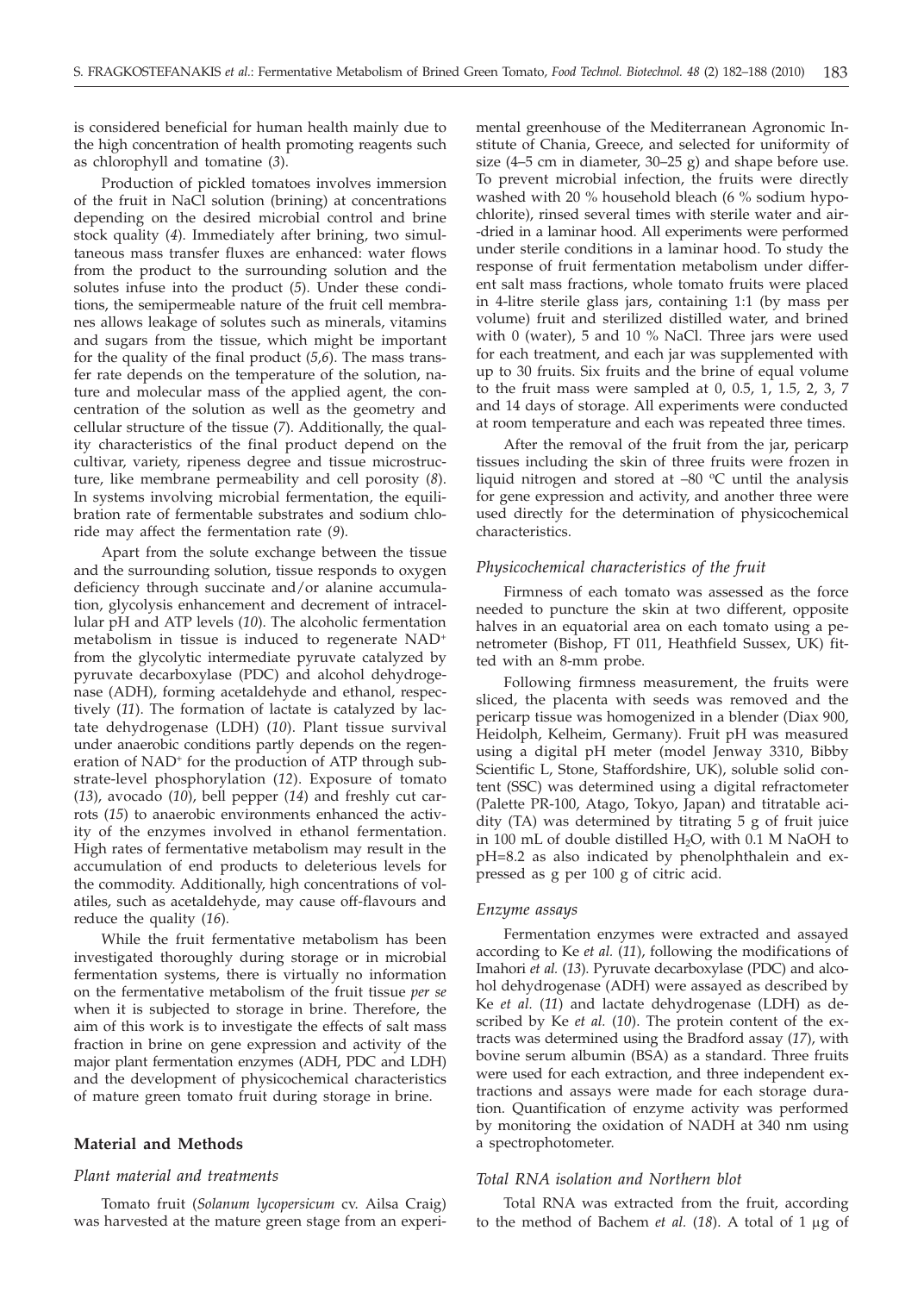RNA was reverse-transcribed into the first strand cDNA using SuperScript™ II RNase H<sup>–</sup> Reverse Transcriptase (Invitrogen, Karlsruhe, Germany). cDNA synthesis was performed according to the manufacturer's instructions, using Oligo  $dT_{12-18}$  primer. The removal of RNA complementary to cDNA was performed by incubating the samples at 37 °C for 20 min with 1  $\mu$ L (2 units) of *E. coli* RNase H (Stratagene, La Jolla, CA, USA).

Degenerate and specific primers were used to amplify *adh2, pdc* and *ldh1* mRNAs from tomato fruit. The primers used were: ADH2<sub>F</sub>: 5'-GTT GCT AAG ATT AA (CT) CCT-3' and  $ADH2_R$ : 5'-TTA CC(AG) AA(AG) AA  $(AGT)$  GTA CCC TT-3'; PDC<sub>F</sub>: 5'-CTT ATT GCC AT(CT) GCT GGT GCT TAT-3' and  $PDC_R$ : 5'-GTA (GT)GC ATC AGC TGA (CT)TC CAC GAT-3'; LDH1 $_F$ : 5'-GTG CA(AG)  $A(AG)(CT)$  CAG TTG GG(AG) ATT-3' and LDH1<sub>R</sub>: 5'-TAG CAC CAC GGA GCA CAC TA-3'.

The amplified PCR products for ADH2, PDC and LDH1 were 469, 601 and 209 bp long, respectively. The amplicons were cloned into pGEM®-T Easy Vector (Promega, Madison, WI, USA) and fully sequenced using a BigDye® v. 3.0 dideoxyterminator sequencing kit (PE Biosystems, Les Ulis, France) with M13 universal primers, in an ABI Prism<sup>TM</sup> 310 genetic analyzer (PE Applied Biosystems, PerkinElmer, Norwalk, CT, USA).

Northern blotting was performed according to the Molecular Cloning Manual (*19*). The RNA was transferred to a nylon membrane (Hybond-N, Amersham Pharmachia Biotech, Little Chalfont, Buckinghamshire, UK) by capillary elution. The  $20 \times$  SSPE (3 M NaCl, 0.2 M  $NaH<sub>2</sub>PO<sub>4</sub>·H<sub>2</sub>O$ , 0.02 M disodium EDTA·2H<sub>2</sub>O [pH=7.4]) solution was used as a transfer buffer.

The prehybridization solution consisted of  $5\times$  SSPE,  $5 \times$  Denhart's reagent, 0.1 % SDS, 100  $\mu$ g/ $\mu$ L sonicated salmon sperm DNA and 60 % formamide. The prehybridization was carried out at 42 °C overnight.

The membrane was hybridized with  $\alpha$ 32P dATP--labelled fragments of the three cDNAs. The probes were labelled by random priming using Klenow DNA polymerase as described by Sambrook and Russel (*19*). Following the hybridization, the membranes were repeatedly washed to remove any nonspecifically hybridizing DNA. All washes were done in a shaker, each wash taking 20 min. The first wash was done at room temperature and the second and third washes were warmed to 55 °C. The washing solution consisted of 0.2× SSPE and 0.1 % SDS. After washing, the membranes were exposed to a Fuji X-ray film (Fuji Photo Film Co, Ltd, Kanagawa, Japan) at 80 °C, using an intensifying screen.

## *Statistical analysis*

The experimental design was a completely randomized one with three replications. Data analysis was done by an analysis of variance, using the statistical software SPSS for Windows (v. 10.0.1) and mean separation was conducted by least significant difference (LSD) at 0.05 level.

#### **Results**

# *Changes in brine and fruit physicochemical characteristics*

Brine pH for all treatments was reduced from the initial value (pH=5.28) by about one unit within the first 3 days of storage (Fig. 1a). The pH of the brine with 0 (water used as control) or 5 % NaCl brine showed a faster decrease than that with 10 % NaCl. After day 3 of storage, the pH of the control brine increased by 0.77 units (until day 7) and remained unchanged thereafter. The final pH values of brines with 5 and 10 % NaCl were pH=3.96 and pH=4.28, respectively, by day 14. No significant changes were observed in the TA of the brines of all treatments during the first 3 days of the experiment. By day 14 of storage, TA of the control brine increased to 0.107 g per 100 g, in contrast to those with 5 and 10 % NaCl, which remained considerably lower (0.024 and 0.048 g per 100 g, respectively) (Fig. 1b). Soluble solid content (SSC) of the control brine (0 % NaCl) remained unchanged throughout the 14 days of the experiment (Fig. 1c), while those of 5 and 10 % NaCl showed a decline from initial values during storage.

Fruit pH at harvest was pH=4.4 (Fig. 2a). pH of the fruit held in control brine showed an increase of 0.5 units by day two and decreased afterwards to the initial value. The pH of the fruit held in 5 and 10 % NaCl fluctuated within the first 2.5 days, then reached pH=4.3 and pH=4.5 by day 14, respectively. An increase of TA of the control fruit was observed only on day 14, when the fruits were fully deteriorated. TA fluctuated in the fruit held in brine until day 3 and then turned to the initial levels by the end of the experiment (Fig. 2b).

Initial SSC of mature green tomato fruit was 4.97 % (Fig. 2c). Fruit SSC fluctuated about 5 % for the first 3 days in all treatments. A decline of fruit SSC to as low as 2.63 % was observed in fruit kept in control brine on day 7. In contrast, fruit held in 5 and 10 % NaCl showed an increase in SSC to as high as to 6.93 and 7.53 %, respectively, until day 7.

Harvested fruit had firmness of 28.4 N. Fruit kept in 5 and 10 % NaCl followed the same pattern of firmness, having an initial decline within the first 2 days and then it remained stable. Firmness of water-treated fruit increased within the first 1.5 days to 31.9 N, and then gradually decreased to 5 N, which was considerably lower compared to the NaCl-treated ones, which were 18.1 and 11.2 N for 5 and 10 % NaCl, respectively (Fig. 3). Changes in firmness of the control fruit were greatly affected by cracking, which appeared by day 3 of the experiment. None of the salt-treated fruit had symptoms of cracking. In contrast, the formation of hollow cavities between the seed gel area and the pericarp of fruit treated with 10 % NaCl indicated the effect of dehydration.

### *Changes in fermentative gene expression*

Fruit held in water had the highest *adh2* expression detected as early as day 0.5. There was no change observed in *adh2* by day 2, which was reduced to considerably low expression levels thereafter. No expression was detected by day 7. Fruit held in 5 % NaCl had a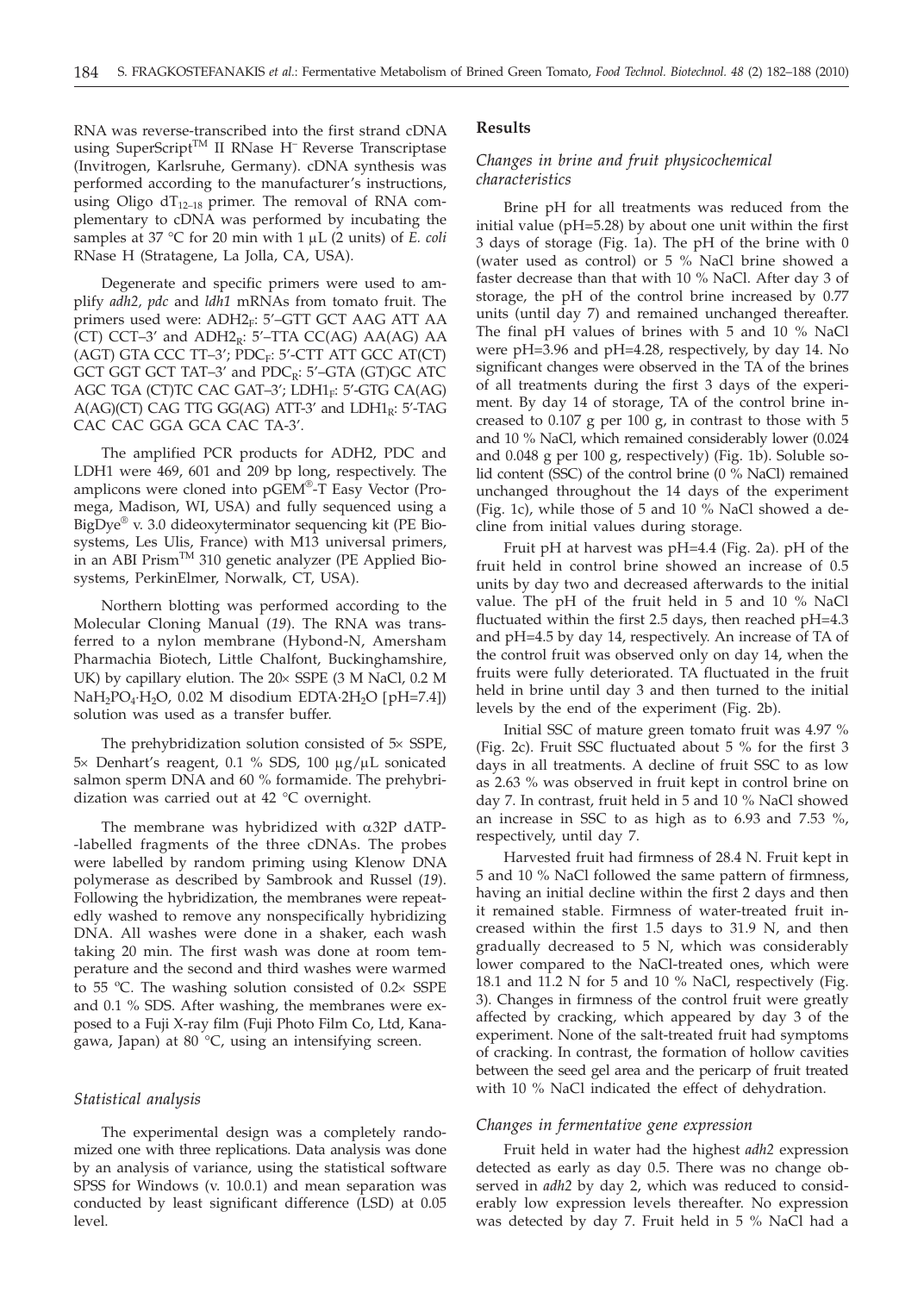

**Fig. 1.** Changes in: (a) pH, (b) TA and (c) SSC of brine containing 0 (water), 5 and 10 % NaCl during storage of mature green tomatoes for 14 days O control,  $\nabla$  5 % NaCl,  $\Box$  10 % NaCl

lower expression of alcohol dehydrogenase than those held in water. However, *adh2* mRNA increased gradually in the fruit stored in 5 % NaCl, showing the highest expression until day 2 and then declined to very low levels until day 7. The induction of *adh2* mRNA was favoured more by 10 % NaCl, but unlike 5 % NaCl no expression was detected on day 7 (Fig. 4).

No *pdc* mRNA was detected in the control fruit. The pattern of *pdc* expression followed the respective treatments similarly to *adh*, however, at lower levels. Thus, the expression was higher in fruit held in water, with an expression maximum by day one of the experiment, while by day 3 only low levels of mRNA were present. Expression of *pdc* for fruit brined in 5 % NaCl was higher by day 2 and remained unchanged until day 3 of the experiment. Similarly to *adh*, *pdc* was also expressed by day 7 (Fig. 4). The initial levels of *pdc* mRNA of fruit



**Fig. 2.** Changes in: (a) pH, (b) TA and (c) SSC of tomato fruit during storage in 0 (water), 5 and 10 % NaCl for 14 days O control,  $\nabla$  5 % NaCl,  $\Box$  10 % NaCl



**Fig. 3.** Firmness of tomato fruit during storage in 0 (water), 5 and 10 % NaCl for 14 days O control,  $\nabla$  5 % NaCl,  $\Box$  10 % NaCl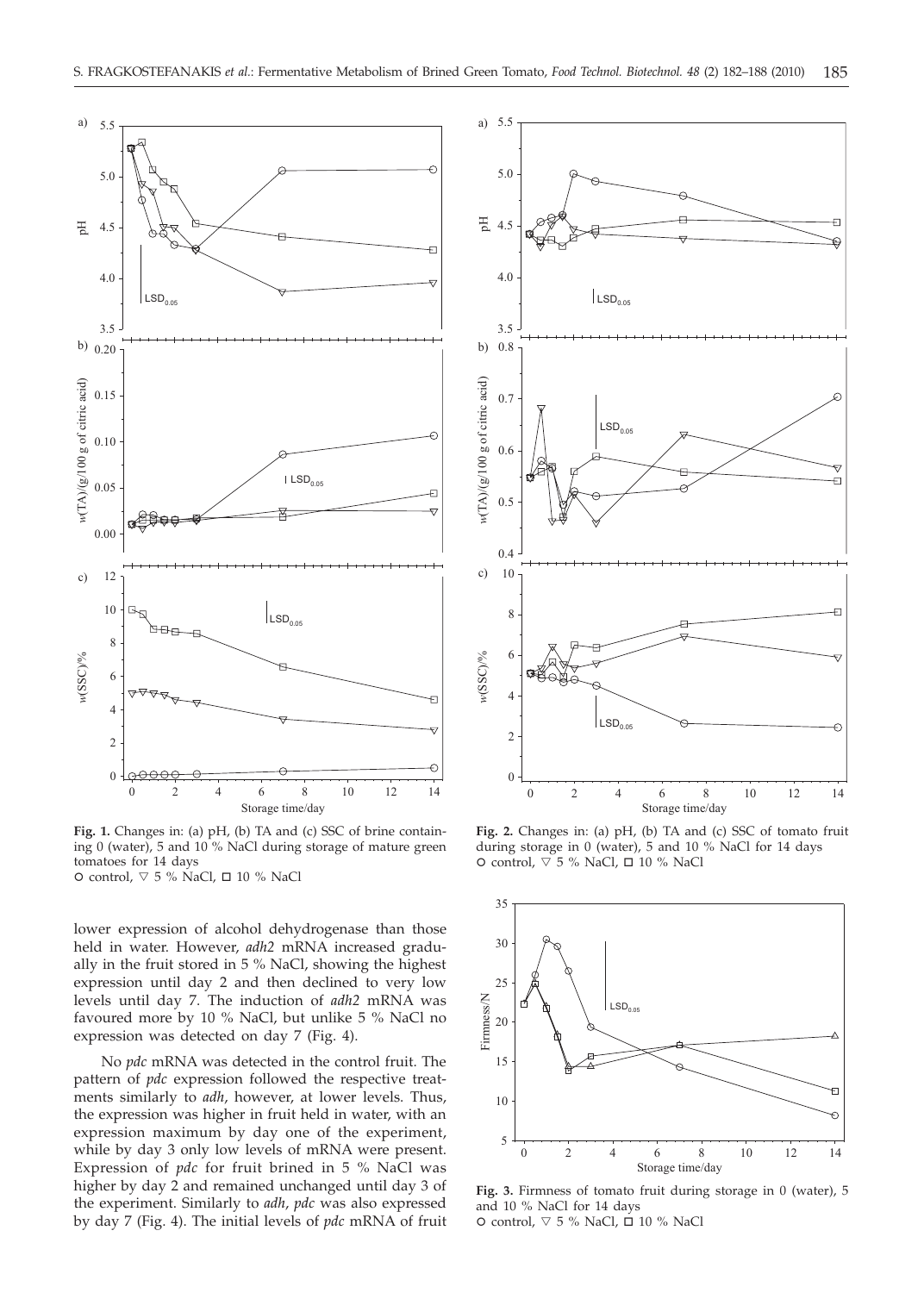

**Fig. 4.** Expression of *pdc* and *adh2* of mature green tomato fruit during storage in 0 (water), 5 and 10 % NaCl for 7 days

held in 10 % NaCl were lower than those held in 5 % NaCl and peaked by day 1.5. It was not possible to extract RNA from the stored fruit beyond day 14.

No *ldh*1 mRNA was detected in harvested mature green control or treated fruit (data not shown).

### *Changes in fermentative enzyme activities*

The activity of the major enzymes (PDC, ADH, LDH) of fruit fermentative metabolism was studied in the experiment (Fig. 5). It was expressed as U per mg of protein·min. The enzymes of ethanol fermentation (PDC, ADH) had similar activities, but the activity of LDH was 5–10 times lower. PDC, ADH and LDH activities in mature green tomato before putting them in brine (0 day) were 0.62, 0.83 and 0.11 U per mg of protein·min, respectively. Water treatment stimulated PDC activity until day 7. PDC was indifferent in fruit held in 5 % NaCl brine, while in that held in 10 % NaCl, it showed an increase on day 1.5, and remained stable until day 7, when it declined to 0.05 U per mg of protein·min (Fig. 5a).

Fruit held in water showed a peak in the ADH activity on day 1.5 and a second one on day 7 to about 1.5 U per mg of protein·min. Fruit stored in 5 % NaCl showed increased activity on day 0.5, then gradually decreased to similar levels to the fruit held in water. ADH activity of fruit held in 10 % NaCl fluctuated until day 3, then decreased slowly to initial levels. By day 14 of the experiment, ADH activity was close to the initial level of the harvested fruit in all treatments (Fig. 5b).

LDH activity decreased by day 3 in fruit held in  $H<sub>2</sub>O$  or 5 % NaCl, then it increased and peaked by day 7 in fruit held in  $H_2O$ , while in fruit held in 5 or 10 % NaCl it continued to decrease to very low levels (Fig. 5c).

# **Discussion**

The aim of this study was to investigate the effect of brine strength on gene expression and activity of the major enzymes of fermentative metabolism in mature green tomato fruit. Thus, although storage in brine may last for several months, the experiments were limited to 14 days since we were unable to extract proteins from the fruit brined for longer periods (up to 30 days). Our results show that gene expression and activity of the fermentation enzymes are affected by brine strength.



**Fig. 5.** Activity (*a*) in U per mg of protein·min of: (a) PDC, (b) ADH and (c) LDH of mature green tomato fruit during storage in 0 (water), 5 and 10  $%$  NaCl for 14 days O control,  $\nabla$  5 % NaCl,  $\Box$  10 % NaCl

During all experiments, special care was taken to avoid microbial growth that could interefere with the anaerobic response of the fruit. It is unlikely that any microbial contamination was involved in the fermentation metabolism of the tissue, since from our data we did not observe any decrease in SSC or any increase in pH or TA in neither 5 nor 10 % brining. The decrease in SSC of the control fruit was concomitant with the increase of SSC in the brine, indicating that there was a massive movement of SSC from the fruit to the surrounding solution.

Differences in osmotic potential between the fruit and the surrounding solution (brine) lead to the generation of two different types of mass transfer flows simultaneously: water flow from the product to the solution, and soluble solid (NaCl) infusion from the solution to the tissue (*5*). In tomato, water enters the fruit either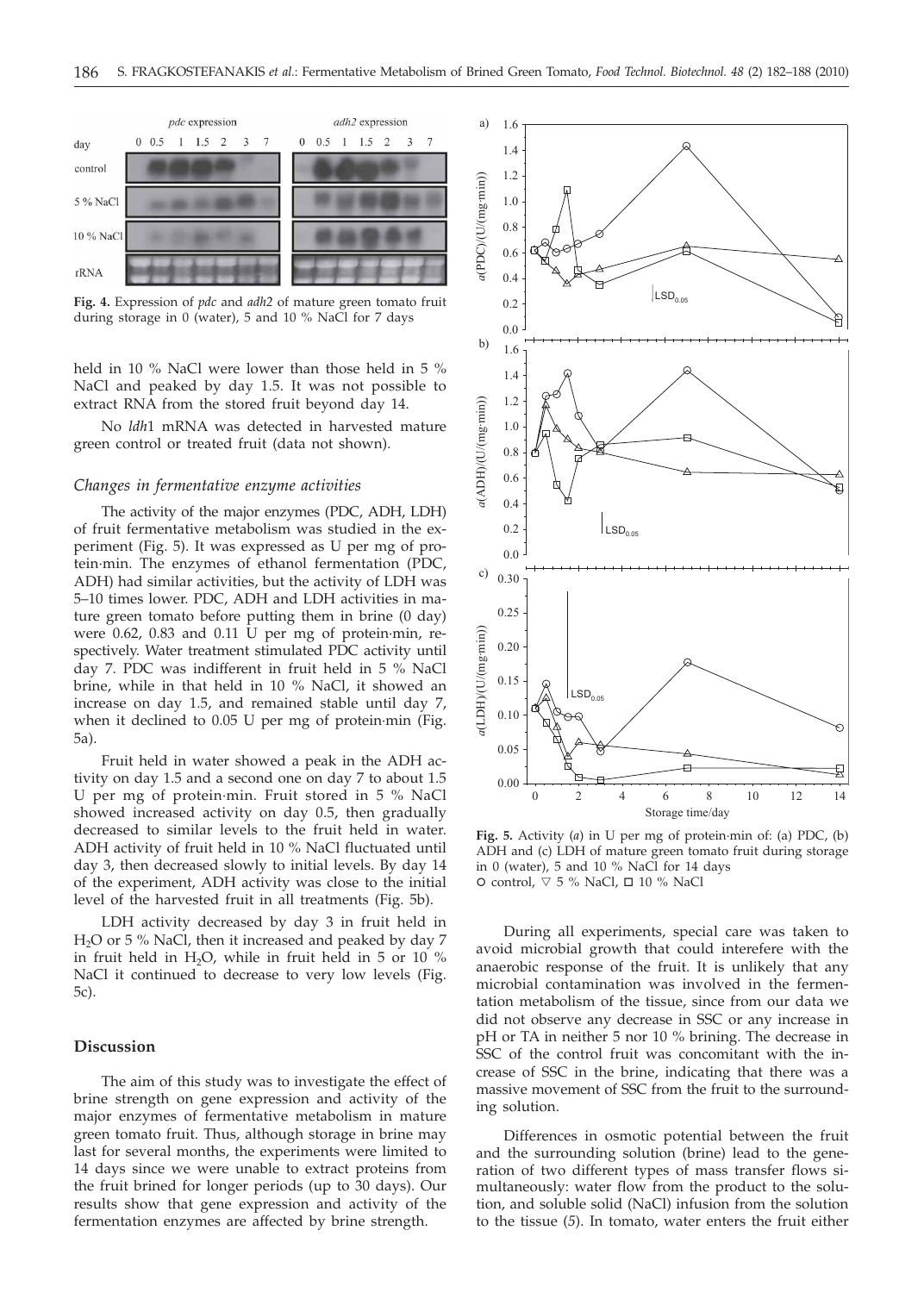through the cuticle or the scar of the pedicel or both (*20*). In our experiment, fruit held in water cracked by day 3 of storage, as a result of the osmotic inflow of water as well as a reduction in firmness.

As a result of cracking of fruit, solutes entered the water solution altering its pH, TA and SSC. The higher TA and lower SSC, as well as the higher gene expression and activity of the enzymes of ethanol fermentative pathway, clearly show that anaerobic metabolism was induced more in fruit held in water than in fruit held in brine. An initial increase in the pH of the fruit was probably the result of higher pH of the  $H_2O$  (control brine) which entered the fruit following cracking compared to the more acidic pH of the fruit.

No cracking was observed in fruit brined in isotonic (5 % NaCl) or hypertonic (10 % NaCl) solution, since the presence of salt in the solution reduced the cracking potential. In contrast, brining of fruit in the hypertonic medium (10 % NaCl) resulted in the fruit with signs of dehydration, such as formation of hollowed cavities between the seed gel area and the outer wall. The absence of such an effect in fruit stored in 5 % NaCl suggested that the latter brine strength offers a better osmotic balance between the fruit and the surrounding solution.

Fruit held in salt solution had lower gene expression and enzyme activity. We were unable to extract RNA from the fruit treated for 14 days (or longer). A faint band indicating low gene expression was detected only in fruit brined in 5 % NaCl, whereas no expression was observed in control or 10 % NaCl fruit, showing that fruit survive longer in 5 % NaCl brine. In support of this, no significant changes in enzyme activity were observed during storage in 5 % NaCl, indicating that the lower induction of fermentative metabolism enhances the delay of deterioration and cell death.

Apart from the energy production that can be achieved by a high fermentation rate, the fermentative metabolism might result in the accumulation of acetaldehyde, ethanol and lactate by the actions of the enzymes PDC, ADH and LDH (*16*). The increase of these enzymes was found in avocado (*10*) and bell pepper (*21*) in response to low  $O_2$ . In contrast, under anoxic conditions, the activities of PDC, ADH and LDH do not change, but the corresponding end-products accumulate at high levels (*13*). Similarly, in our study, the activities of these enzymes did not change significantly (Fig. 5). Considering the fact that immersion in solution completely restricts the oxygen supply of tissue, it is possible that high production of acetaldehyde and ethanol occurred. The large increases in concentrations of fermentation volatiles in anaerobic atmospheres are detrimental to the commodity, causing the accumulation of off-flavours. Thus, the extensive deterioration that was observed in the fruit treated in water may be the result of the accumulation of those substances, which might have been concentrated at deleterious levels for the tissue.

Previous studies have shown that *ldh1* mRNA is highly expressed 3 h after hypoxic incubation of tomato fruit of breaker stage and reduced to basal levels after 18 h (*22*). No *ldh1* mRNA was detected in any of the treatments or in the control fruit, showing that lactate dehydrogenase might be expressed earlier than 12 h, which was the first time point of sampling after the start of the experiment.

#### **Conclusions**

The deterioration of fruit metabolism under anaerobic conditions is accelerated because of limited energy production, which is not enough to maintain the tissue at an acceptable quality level. Storage in brine with 0 % NaCl (water) maximised the osmotic forces that led to deterioration of fruit physicochemical characteristics (due to cracking). It also enhanced the fermentative metabolism, which might be beneficial for the tissue in terms of energy production but can also be detrimental concerning the accumulation of products of fermentative metabolism. Fruit stored in brine with 10 % NaCl only partly maintained the physicochemical characteristics; it showed signs of dehydration and its fermentative metabolism was reduced. In this study, we showed that green tomato fruit brined in 5 % NaCl maintained its physicochemical characteristics for a short period of 14 days and the duration of its fermentative metabolism was extended, though at low levels.

## **References**

- *1.* M. Friedman, C.A. Levin, a-Tomatine content in tomato and tomato products determined by HPLC with pulsed amperometric detection, *J. Agric. Food Chem. 43* (1995) 1507–1511.
- 2. E. Štimeková, V. Horčin, Determination of solanine in tomato cultivars, *J. Food Sci. 45* (1985) 386–387.
- 3. N. Kozukue, M. Friedman, Tomatine, chlorophyll, β-carotene and lycopene content in tomatoes during growth and maturation, *J. Sci. Food. Agric*. *83* (2003) 195–200.
- *4.* O. Fasina, H. Fleming, R. Thompson, Mass transfer and solute diffusion in brined cucumbers, *J. Food. Sci. 67* (2002) 181–187.
- *5.* P.M. Azoubel, F.E.X. Murr, Mass transfer kinetics of osmotic dehydration of cherry tomato, *J. Food Eng. 61* (2004) 291–295.
- *6.* S. Mizrahi, S. Eichler, O. Ramon, Osmotic dehydration phenomena in gel systems, *J. Food Eng. 49* (2001) 87–96.
- *7.* N.K. Rastogi, K.S.M.S. Raghavarao, K. Niranjan, D. Knorr, Recent developments in osmotic dehydration: Methods to enhance mass transfer, *Trends Food Sci. Technol. 13* (2002) 48–59.
- *8.* A. Chiralt, P. Talens, Physical and chemical changes induced by osmotic dehydration in plant tissues, *J. Food Eng. 67* (2005) 167–177.
- *9.* A.H. Sánchez, A. de Castro, L. Rejano, A. Montaño, Comparative study on chemical changes in olive juice and brine during green olive fermentation, *J. Agric. Food Chem. 48* (2000) 5975–5980.
- *10.* D. Ke, E. Yahia, B. Hess, L. Zhou, A.A. Kader, Regulation of fermentative metabolism in avocado fruit under oxygen and carbon dioxide stresses, *J. Amer. Soc. Hort. Sci. 120* (1995) 481–490.
- *11.* D. Ke, E. Yahia, M. Mateos, A.A. Kader, Ethanolic fermentation of 'Bartlett' pears as influenced by ripening stage and atmospheric composition, *J. Amer. Soc. Hort. Sci. 119* (1994) 976–982.
- *12.* Y. Huang, D.H. Picha, A.W. Kilili, Atmospheric oxygen level influences alcohol dehydrogenase and pyruvate decarboxylase activities in sweetpotato roots, *J. Plant Physiol. 159* (2002) 129–136.
- *13.* Y. Imahori, K. Matushita, M. Kota, Y. Ueda, M. Ishimaru, K. Chachin, Regulation of fermentative metabolism in to-